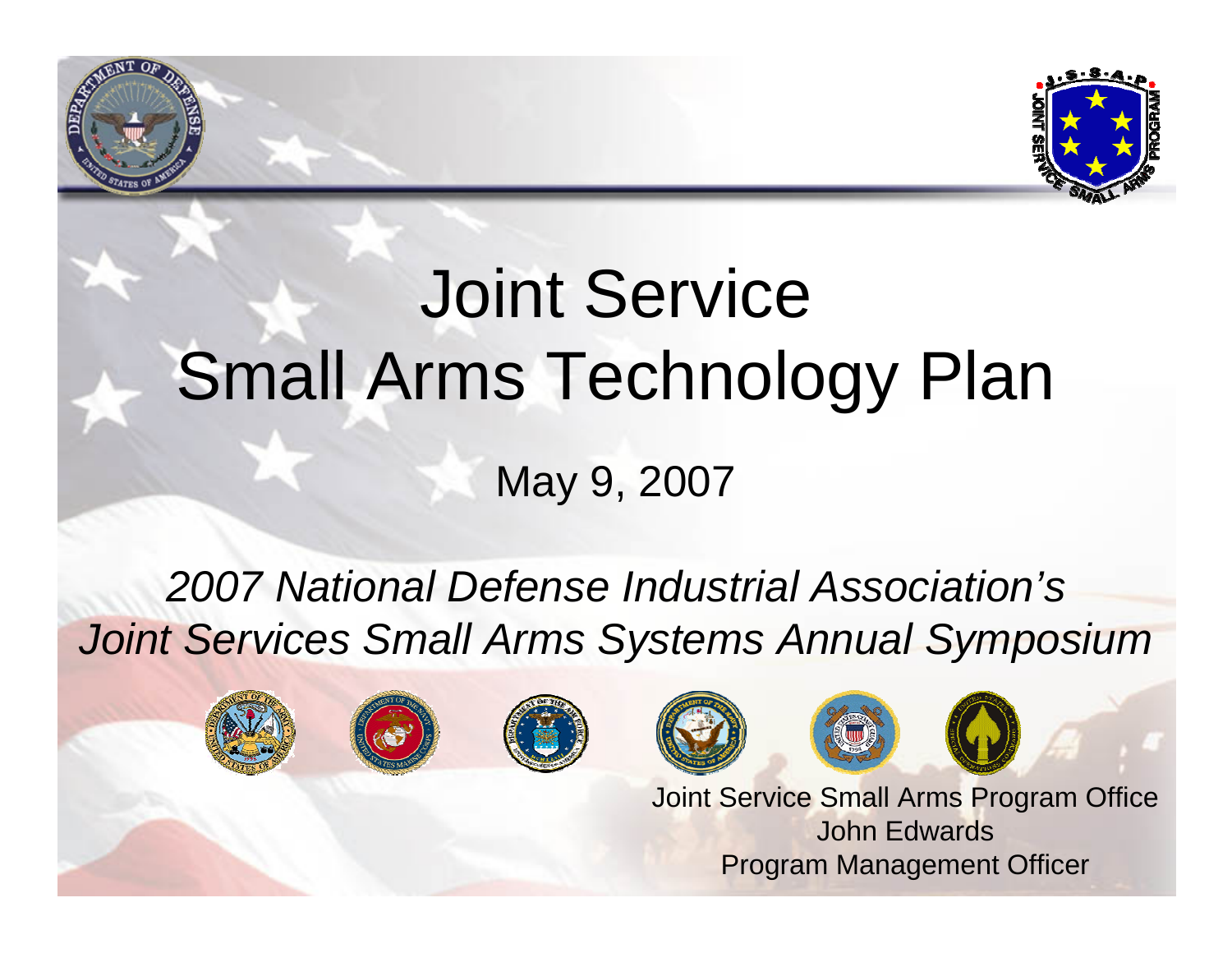# **Mhy a Technology Plan**



• Harmonizes/Coordinates Across Armed Services **JSSAP Mission** • Consolidated Small Arms Science & Technology •Fourth lines –<br>– PM Techi *JSSAP Mission*– Operational Based PM Technology List (*total ownership cost*) • Updated every 2 years *JSSAP SOP*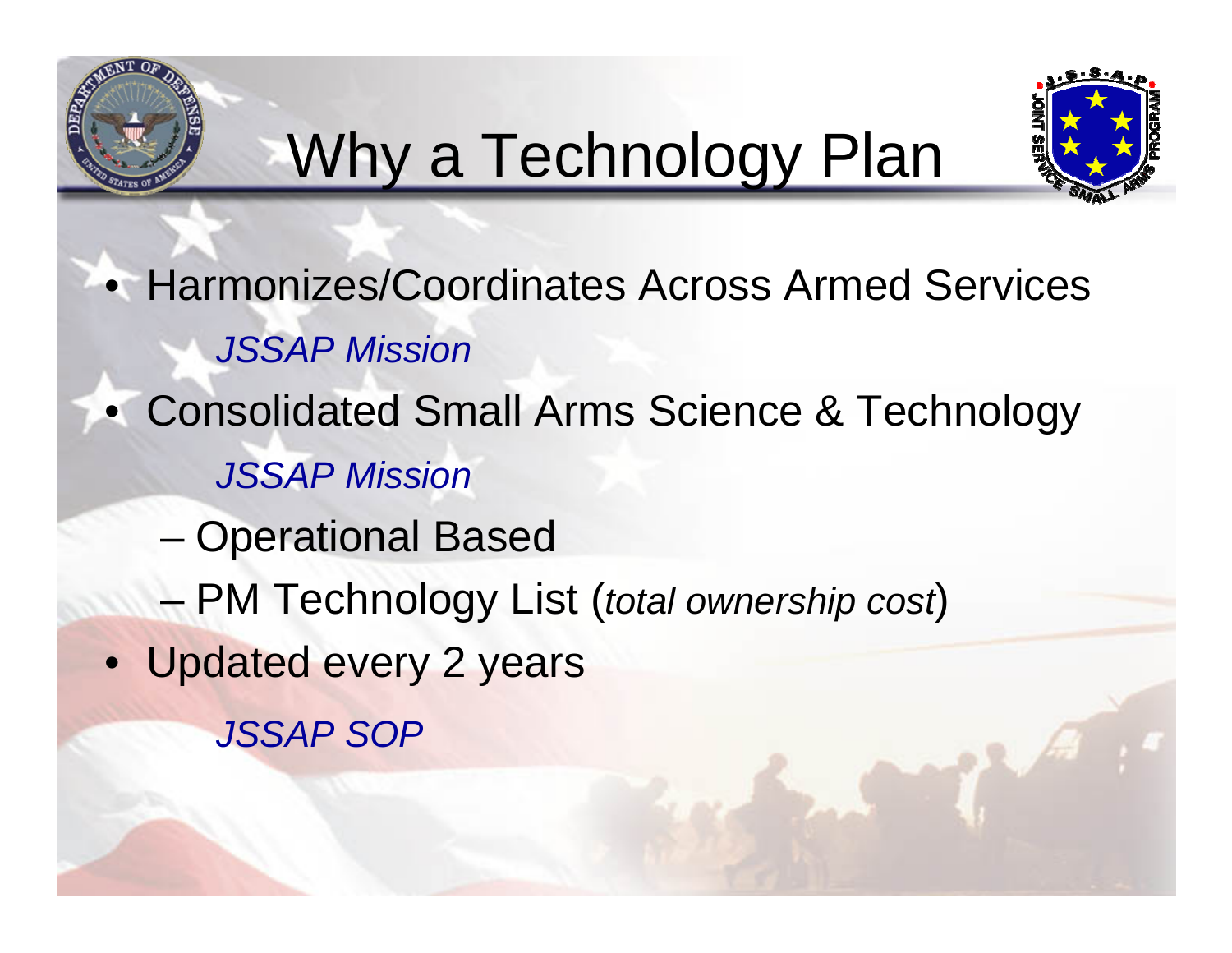

•

¾

•

¾

•

# **Click the Technology Plan Joint Service Small Arms**



#### Background *Background*

*Requirements*

Fourth level

- sequences is a position *Joint Capabilities Integration Development System (JCIDS)*
- **Fournt Service Small Arms Capabilities Assessment (JSACA)**
- ¾*Small Arms Capabilities Based Assessment (CBA)*
- Fifth level п **Annual Historical JSSAP Funding \$10-12 Million**

### *Outcomes*

- $\checkmark$ *Recommendations of Operational GAPS to fulfill*
- $\checkmark$ **Briefed Senior Army Leadership of Need for Additional Funding**
- $\checkmark$  *\$17 M Increase for Small Arms S&T Over Fiscal Year 08-13 Period*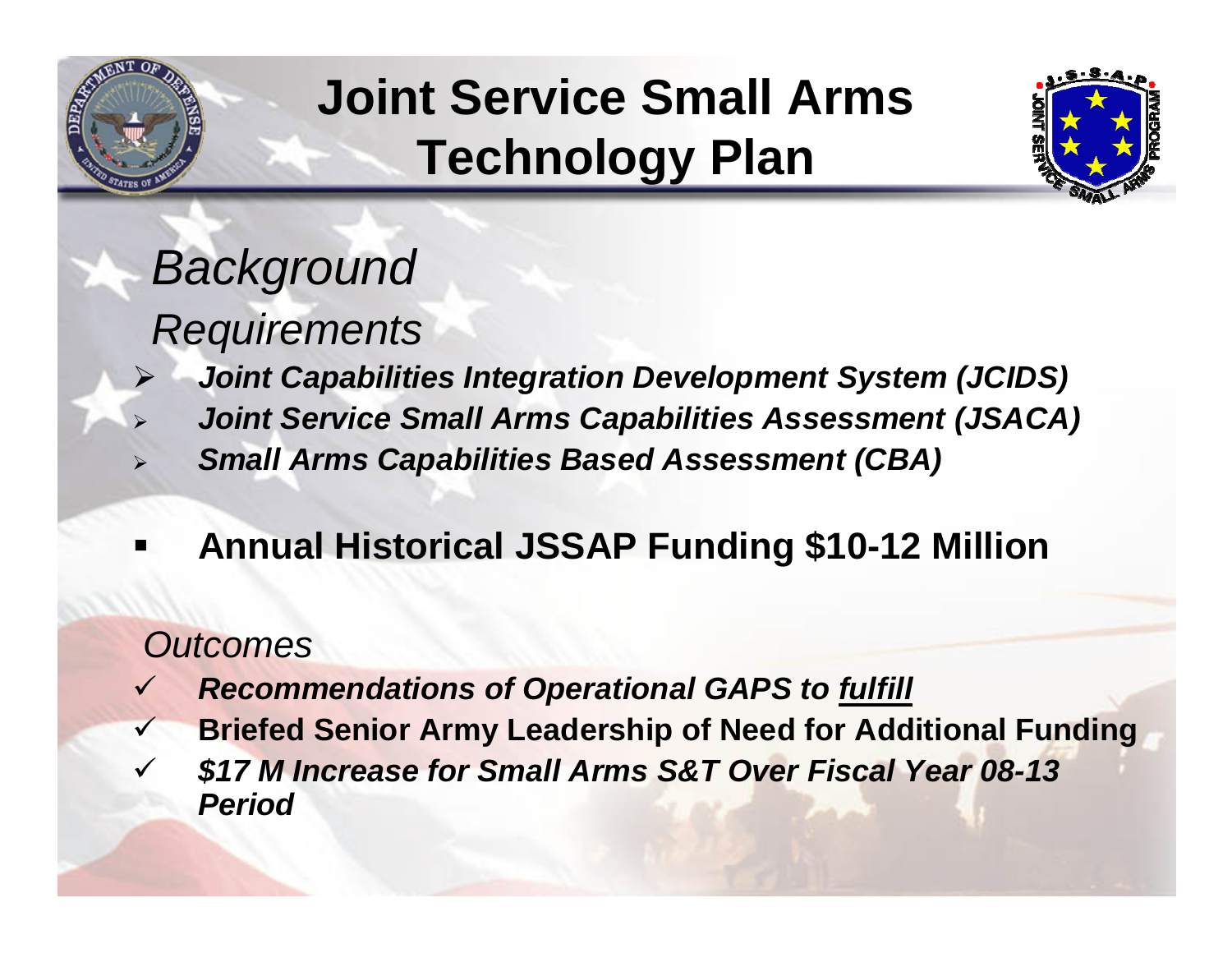![](_page_3_Picture_0.jpeg)

# Eightweight Small Arms Technologies

![](_page_3_Picture_2.jpeg)

#### *Current Technology Objectives:*

- ¿ *35% Reduction in Weapon Weight*
- **↑ 40% Reduction in Ammunition Weight**
- ¿ *Maintain or Improve Performance*
- <sup>A</sup> Demonstrate in Light Machine Gun

#### *Payoff:*

- **A Increased Mobility and Maneuverability**
- ¿ *Decreased Logistics Burden*
- **A Reduced Training and Maintenance**

### *Transition and Fielding:*<br>▲ *Transition to PM Soldier*

¿ *Transition to PM Soldier Weapons FY09-10* ¿ *Fielding in 2015+* 

![](_page_3_Picture_14.jpeg)

| <b>Risk Level:</b><br>$\land$ Medium |                           | M249      | Goal      | <b>Caseless/CTA</b> |  |
|--------------------------------------|---------------------------|-----------|-----------|---------------------|--|
|                                      | <b>Weapon</b>             | $17.5$ lb | 11.4 $lb$ | $8.4/8.3$ lb        |  |
|                                      | <b>Ammo (600 Rds)</b>     | $20.4$ lb | $12.2$ lb | 10.2/13.2 lb        |  |
|                                      | <b>System (Wpn +Ammo)</b> | 37.9 lb   | 23.6 lb   | 18.6/21.5 lb        |  |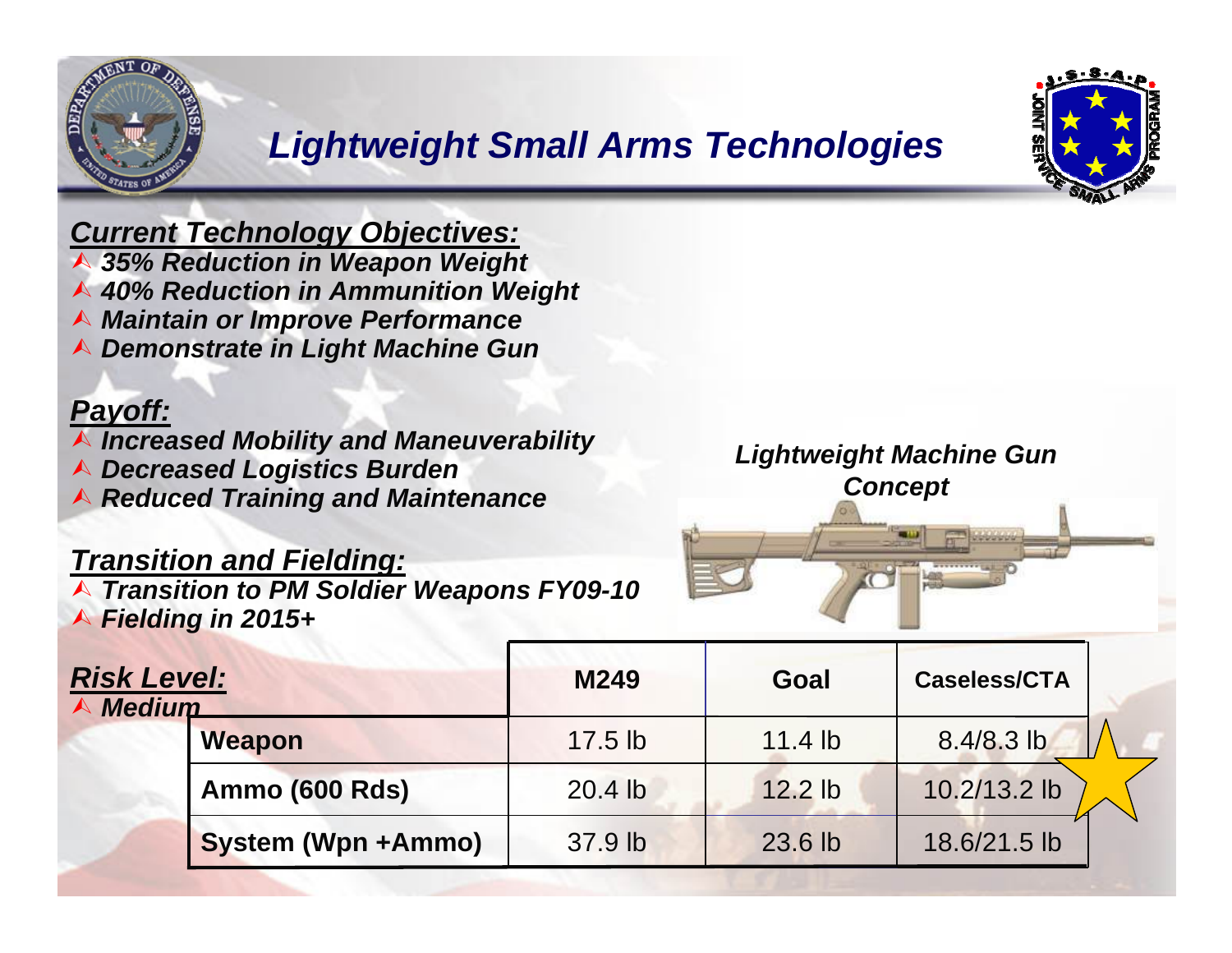![](_page_4_Picture_0.jpeg)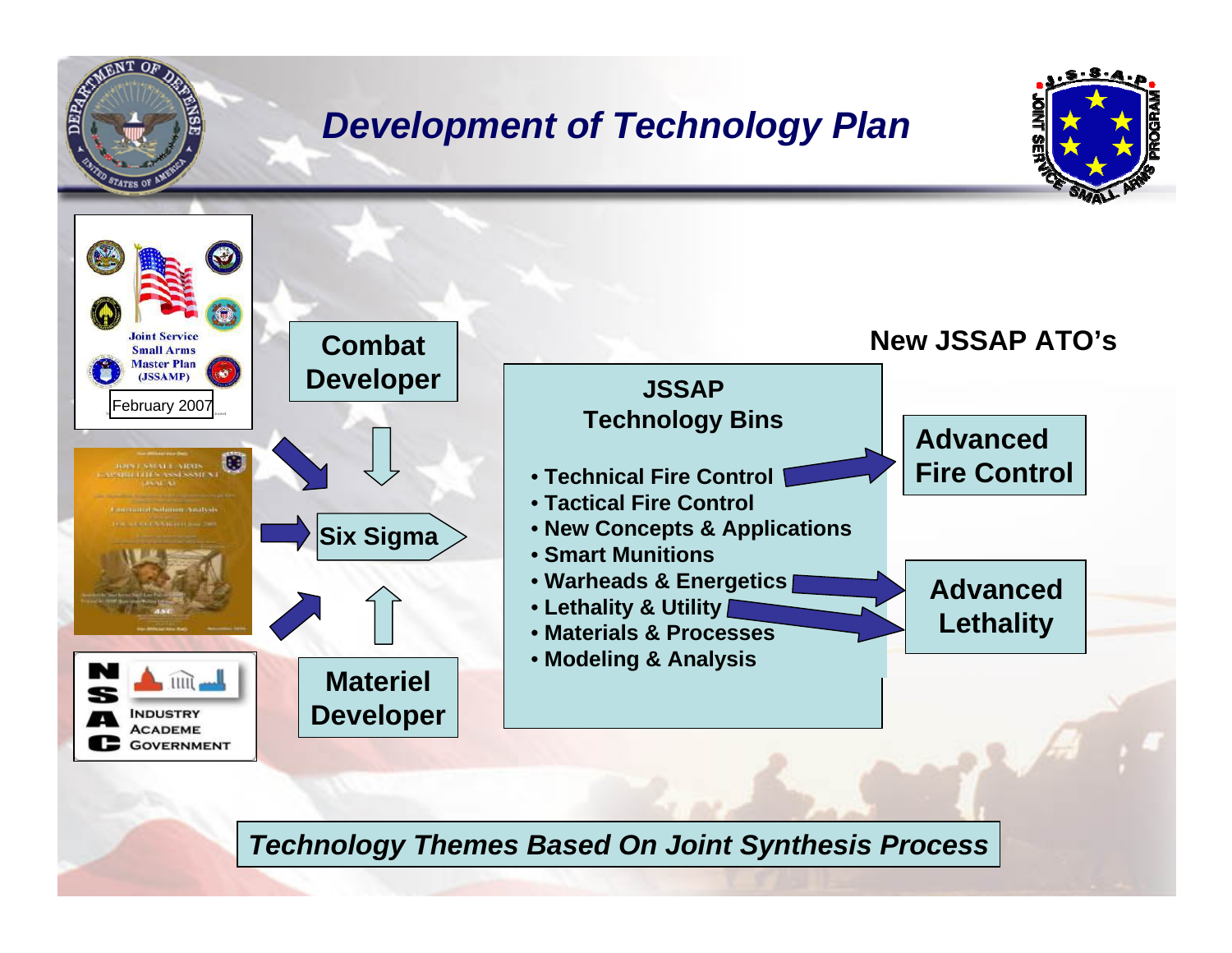![](_page_5_Picture_0.jpeg)

![](_page_5_Picture_1.jpeg)

*What is the problem?*

•

•

**Defilade threat targets are hidden behind objects and US forces use cover from defilade firing positions to engage targets. Identified in** Second Second Level 2010 **cover from defilade firing positions to engage targets. Identified in JCIDS Small Arms Assessment.**

- **Precision Engage** requiring coincident breakthrough. • *What are the barriers to solving this problem?* **Precision Engagement is limited due to small size payload effectiveness. Weight reduction and recoil are additional barriers** 
	- •*How will you overcome those barriers?*

<u>FIUW WIII yUU Q</u> **Improvements to small fragmenting payloads through directionality and materials for increased effectiveness. Proximity Fuze small size technology application. Low weight recoil survival coupled with other weight reduction to deliver more effective payloads.**

*Technology Bin Recommendation:* **Lethal Armament for Small Arms**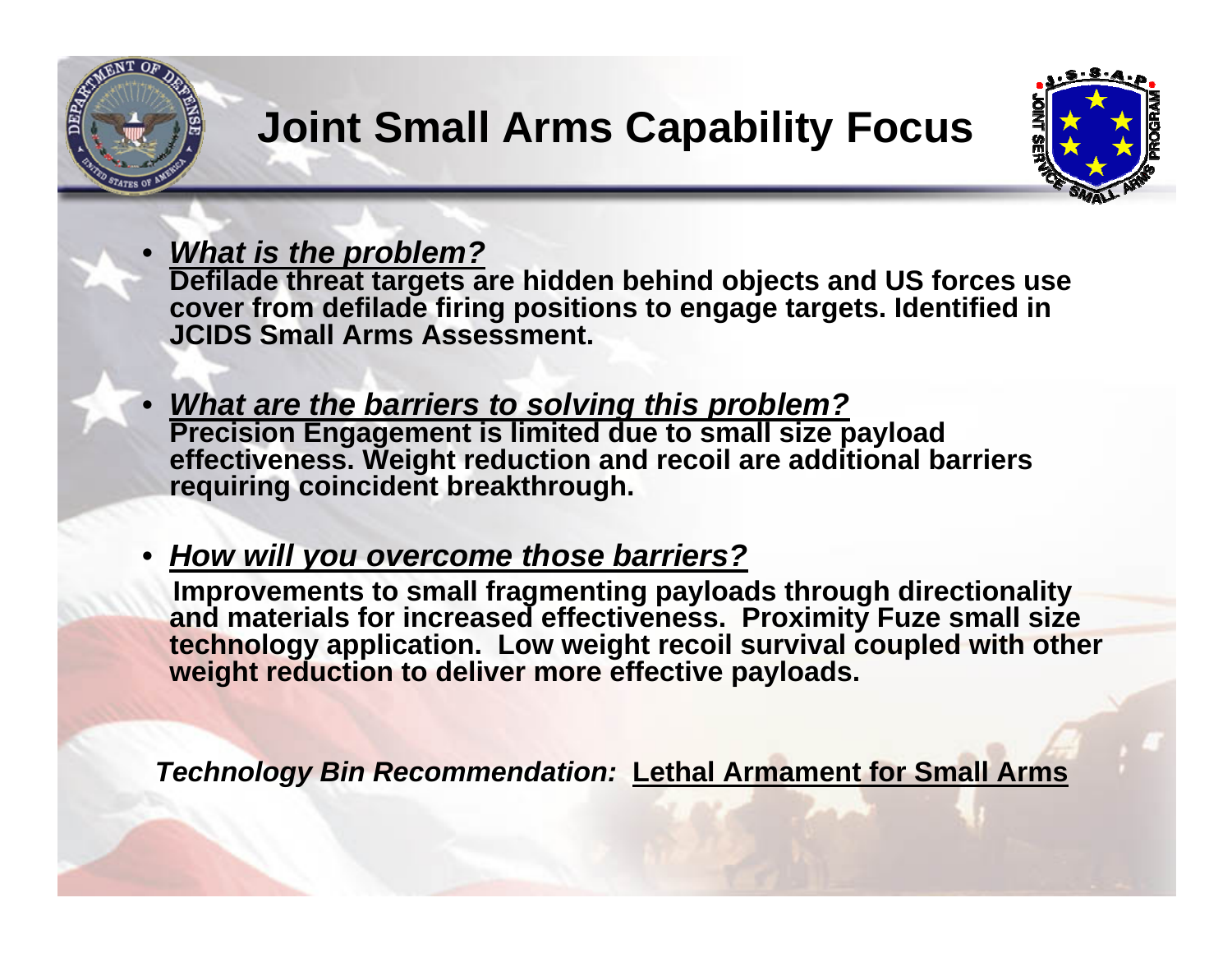![](_page_6_Picture_0.jpeg)

•

•

### **Click to the extending to each of the extending to the extending to the extending to the extending to the extending to the extending of the extending of the extending of the extending of the extending of the extending of Joint Small Arms Capability Focus**

![](_page_6_Picture_2.jpeg)

#### •*What is the problem?*

**what is the problem?**<br>Threat targets are moving and then seek cover behind objects. 60% Second level in the condition of of aiming is from an unsupported firing position.

#### • *What are the barriers to solving this problem?*

**This are the barriers to corring the presion in**<br>Precision Engagement is limited due to tactical inaccurate range weapon and reduced availability. determination. Weight and multiple batteries required lead to lower

#### <u>*• How will you overcome those barriers?*</u> •

Laser Steering with Auto Target Tracking or Laser imaging in relevant breadboard demo/experiments.

Shared power source for low weight coupled with weapon imbedded sensors. Push weight from muzzle end to rear of weapon.

*Technology Bin Recommendation***: Technical Fire Control**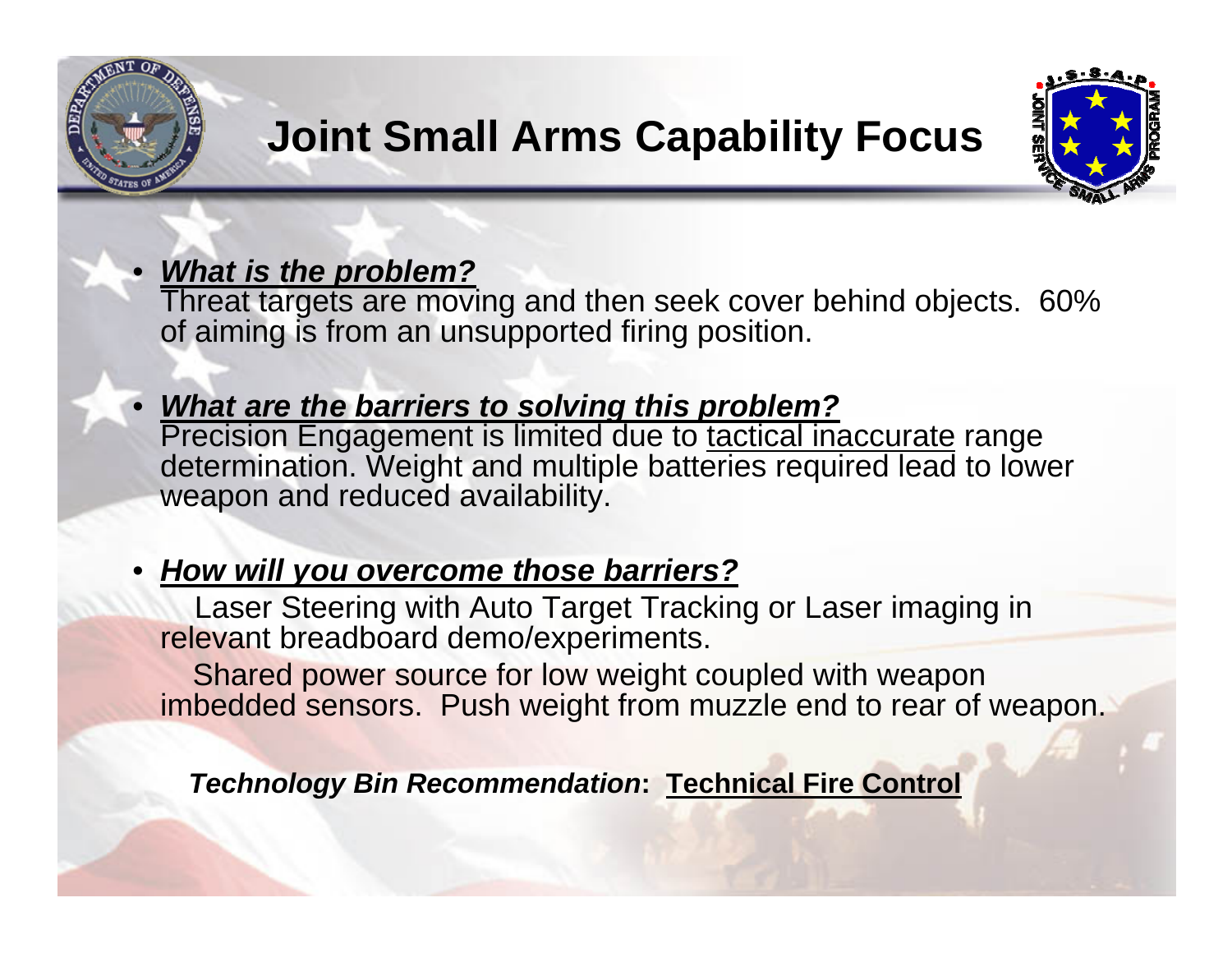### **Advanced Lethal Armament Technology for Small Arms** *Planned Work Package for*

![](_page_7_Picture_1.jpeg)

![](_page_7_Picture_2.jpeg)

Note: Modeling & Simulations Activities are coincident with efforts<br>**Schedule & Cost** 

![](_page_7_Figure_4.jpeg)

#### *Schedule & Cost*

#### *Purpose:*

To demonstrate advanced rethal armament<br>
component technology for <u>providing improved</u><br>
munition of patiumnals to taxacte *To demonstrate advanced lethal armament munition effectiveness to targets.*

#### *Product:*

• *Demonstrate advanced lethality components spiraling to weaponization includes terminal effectiveness trades.* 

•*Miniaturize Proximity electronics for 40 mm application. Integration of improvement to SWAP of proximity fuze for small arms.*

•*Demonstration of technical material components improving durability, reliability and weight to include Recoil attenuation technical advancement components*

•*Modeling and Simulation assessments integrated with critical technology demonstrations*

#### *Payoff:*

• *Multiple critical technology demonstrations enabling maturity measurement and component transition to Product Managers enhancing broad small arms capability gaps.* **<sup>4</sup>**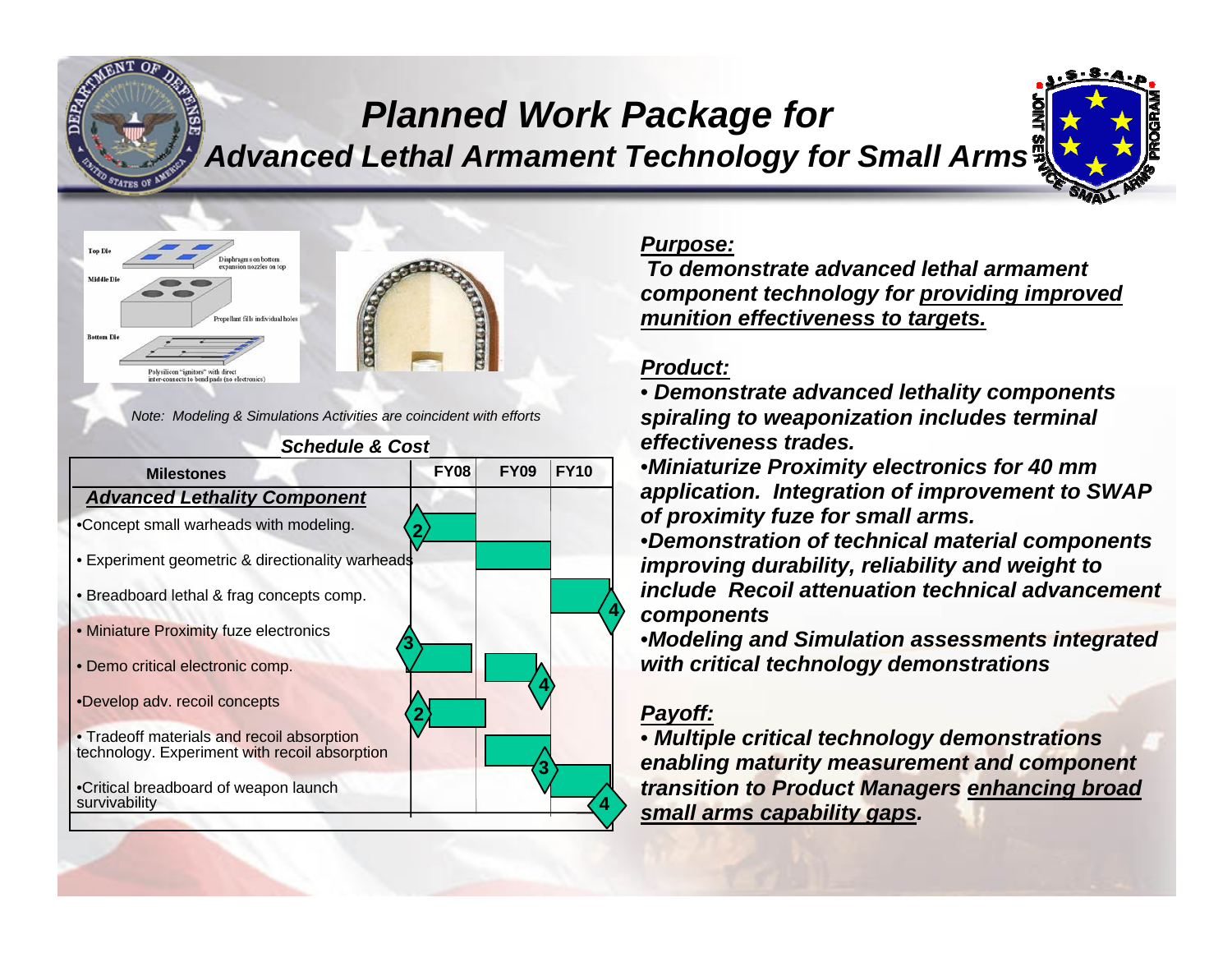### *Planned Work Package for*

# **Advanced Fire Control Technology for Small Arms**

![](_page_8_Picture_2.jpeg)

![](_page_8_Picture_3.jpeg)

*Aodeling & Simulations Activities*<br>are coincident with efforts *Note: Modeling & Simulations Activities*

•

![](_page_8_Figure_5.jpeg)

#### *Purpose:*

**Click to edit and a component technology**<br> **component technology**<br> **component technology**<br> **component technology**<br> **component technology**<br> **component technology**<br> **component** technology<br> **component** technology<br> **component** *To demonstrate advanced fire control range to moving targets and further power sharing within weapon for current and future warfighters. Product:*

> • *Harvest and target, for small arms, the technologies of automatic target detection, laser steering to increase the soldier's ability to accurately determine range to non cooperative moving targets. Improved lethality in direct and indirect fire situations for unsupported firing positions.*

• *Develop range determination overcoming man machine 1.5 hertz wobble human hold.* 

• *Investigate weapon wireless net centric access coincident with power sharing mounting rails.* 

#### *Payoff:*

• *Critical technology demonstrations enabling component transition to Product Mangers fulfilling broad small arms capability gaps.*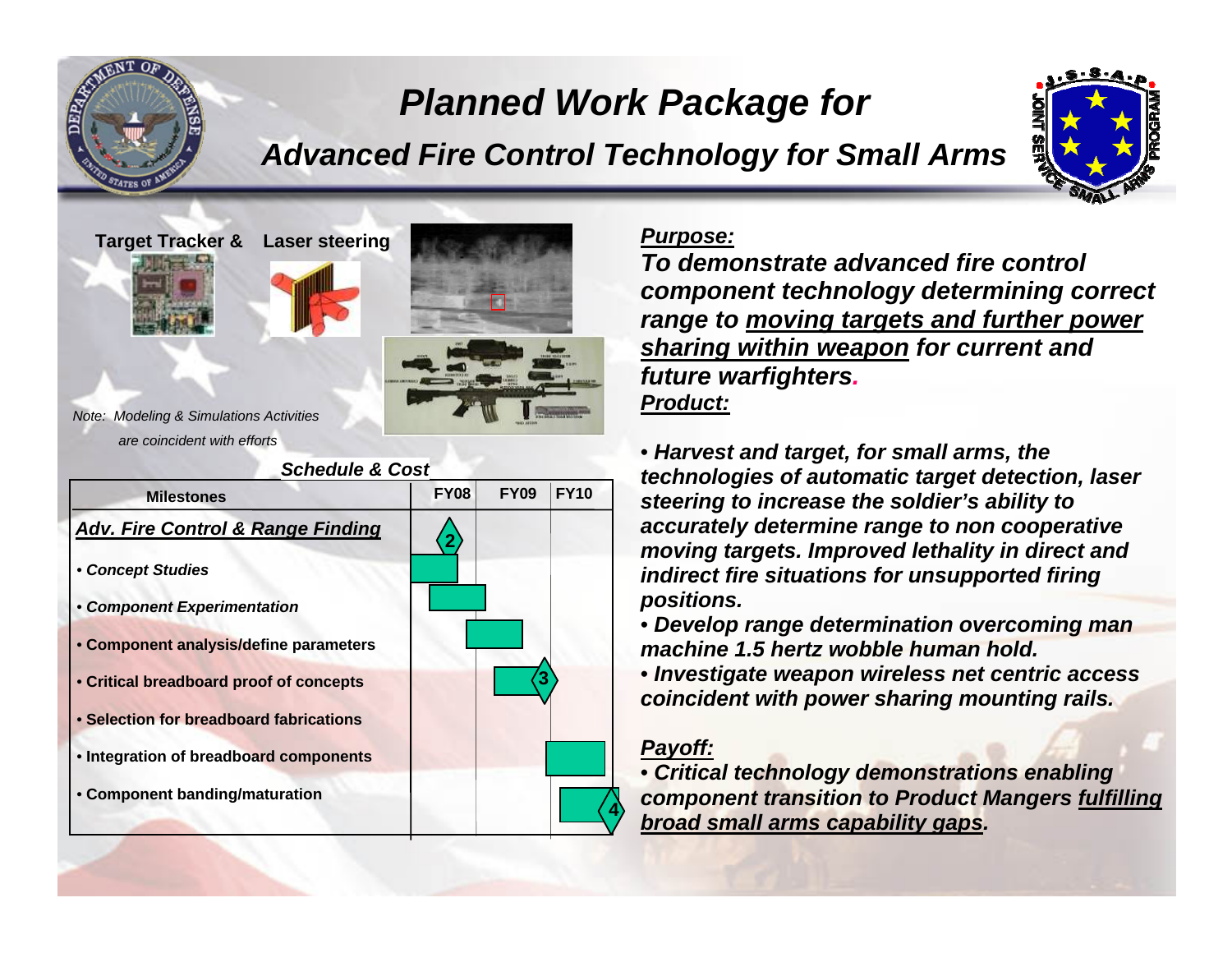# *JSSAP Technology Base*

### Click to edit Master text styles *Technology Development Approach Technology Development Approach*

#### $\mathcal{S}$  $\blacktriangle$ *National Small Arms Center National Small Arms Center*

•

Third level **Provides Provides** *Innovative Innovative* **Industry & Academia Industry & Academia Technologies Technologies**

**□ Applied Research and Development for Small Arms** 

**Q** Consortium collaboration is beneficial

**Q** Promotes **more ideas** encompassing varying technologies and **risk levels** 

**Multiple Multiple JSSAP Tech Concept JSSAP Tech Concept Agreements Agreements**

**"seed efforts" "seed efforts" based on Request for Project Proposals based on Request for Project Proposals**

![](_page_9_Picture_9.jpeg)

![](_page_9_Picture_10.jpeg)

![](_page_9_Picture_11.jpeg)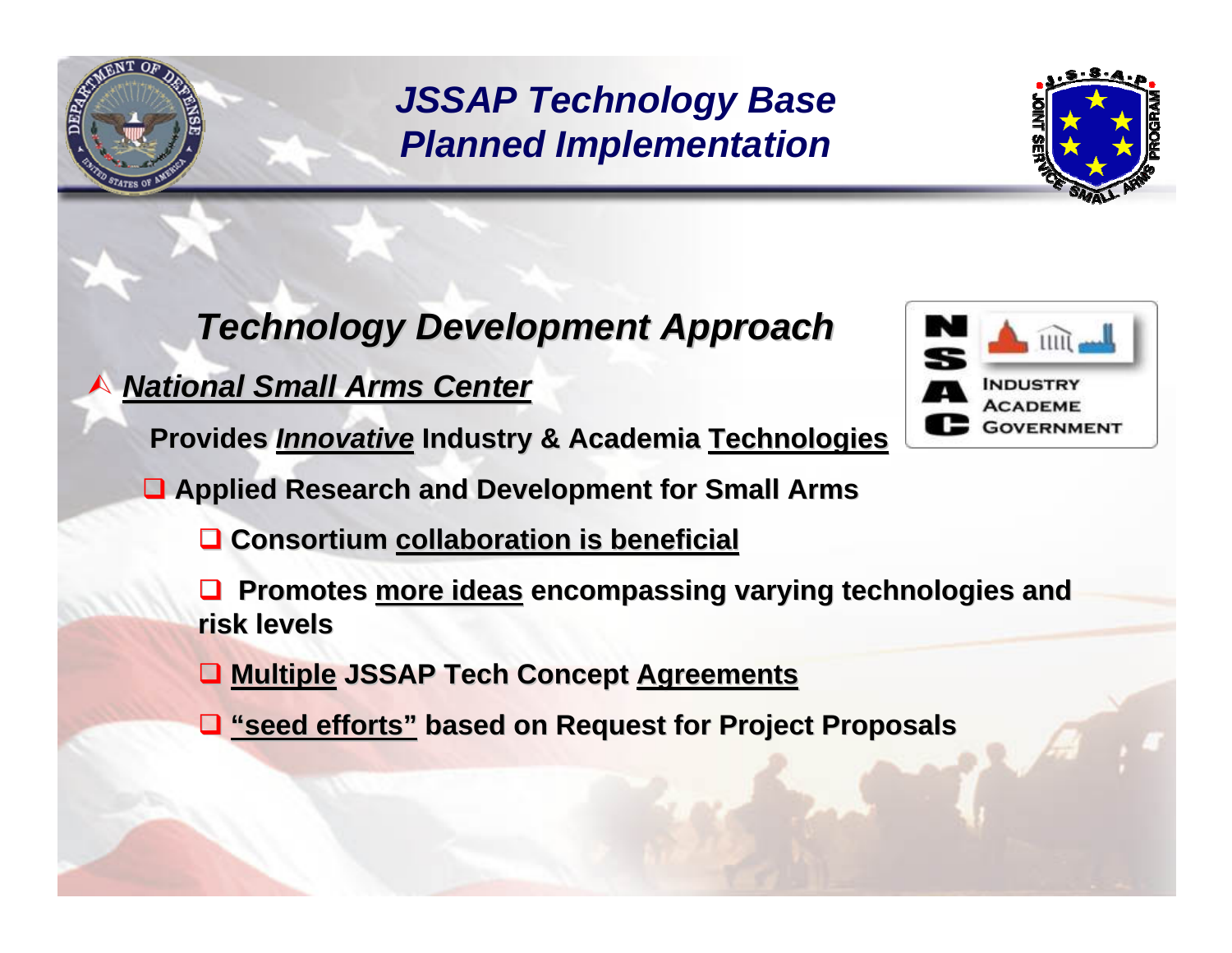![](_page_10_Figure_0.jpeg)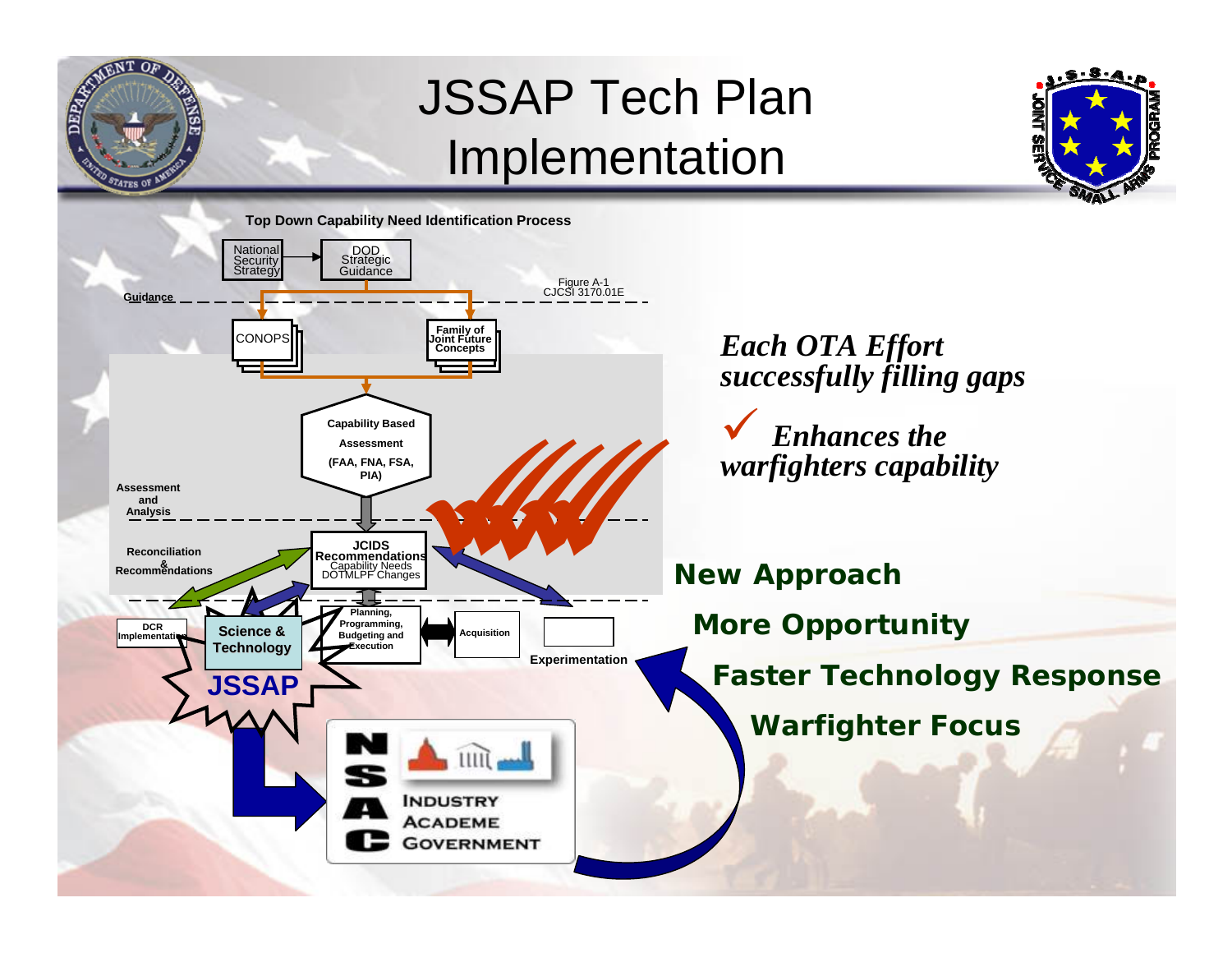![](_page_11_Picture_0.jpeg)

![](_page_11_Picture_2.jpeg)

 Click to edit Master text styles How Can You Get Involved?

Look for NSAC Request for Project Proposal (RPP)

- 1. Submit your ideas
	- $\blacksquare$ Fivile a. Alone

This level with the level

- b. Collaborate (Industry, Academia or Govt)
- c. Become NSATC member
- 2. Submit your ideas again and again See a. and b. above